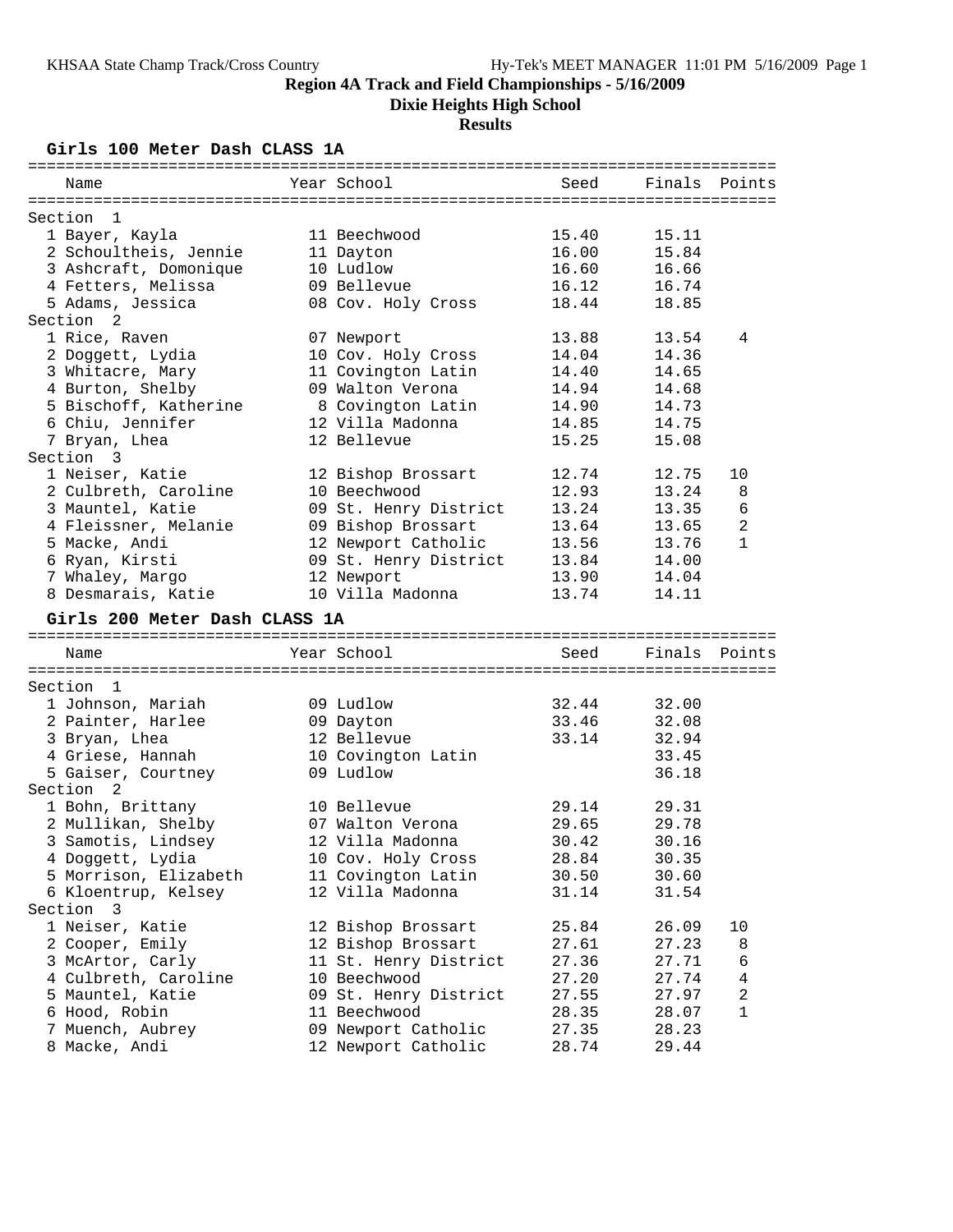**Dixie Heights High School**

## **Results**

**Girls 400 Meter Dash CLASS 1A**

| Name                               | Year School                              | Seed               | Finals             | Points         |
|------------------------------------|------------------------------------------|--------------------|--------------------|----------------|
|                                    |                                          |                    |                    |                |
| Section<br>$\mathbf{1}$            | 12 Walton Verona                         |                    |                    |                |
| 1 Hoffa, Claire                    | 10 Bellevue                              | 1:11.50<br>1:13.25 | 1:12.16            |                |
| 2 Rowland, Morgan                  |                                          |                    | 1:14.13            |                |
| 3 Smith, Catherine                 | 11 Covington Latin                       | 1:15.50            | 1:14.26<br>1:17.22 |                |
| 4 Wilson, Paige                    | 08 Newport<br>11 Cov. Holy Cross         | 1:26.00<br>1:23.54 |                    |                |
| 5 Flanagan, Rachel<br>Section<br>2 |                                          |                    | 1:25.34            |                |
| 1 Gibbons, Courtney                | 11 Beechwood                             | 1:06.90            | 1:07.35            |                |
| 2 Fleissner, Melanie               |                                          | 1:11.44            |                    |                |
|                                    | 09 Bishop Brossart<br>07 Beechwood       |                    | 1:08.44            |                |
| 3 Fritz, Morgan                    |                                          | 1:09.50            | 1:08.82            |                |
| 4 Doggett, Lydia                   | 10 Cov. Holy Cross                       | 1:08.74            | 1:10.24            |                |
| 5 Shelton, Myrle                   | 09 Calvary Christian<br>09 Walton Verona | 1:10.29            | 1:11.03            |                |
| 6 O'Brien, Kelly                   |                                          | 1:11.00            | 1:13.83            |                |
| Section<br>3                       |                                          |                    |                    |                |
| 1 Cooper, Emily                    | 12 Bishop Brossart                       | 1:00.49            | 59.40              | 10             |
| 2 McArtor, Carly                   | 11 St. Henry District                    | 1:01.44            | 1:00.82            | 8              |
| 3 Dubuc, Morgan                    | 10 Newport Catholic                      | 1:02.34            | 1:02.67<br>1:03.22 | 6<br>4         |
| 4 Bartels, Kiley                   | 10 Newport Catholic                      | 1:04.10            |                    |                |
| 5 Keegan, Ria                      | 12 Villa Madonna                         | 1:03.24            | 1:03.28            | $\overline{2}$ |
| 6 Ulanowski, Briana                | 12 St. Henry District                    | 1:04.16            | 1:03.80            | $\mathbf{1}$   |
| 7 Gnotek, Mary Kate                | 12 Villa Madonna                         | 1:04.54            | 1:05.35            |                |
| 8 Keller, Alex                     | 07 Ludlow                                | 1:06.64            | 1:06.58            |                |
| Girls 800 Meter Run CLASS 1A       |                                          |                    |                    |                |
| Name                               | Year School                              | Seed               | Finals             | Points         |
|                                    |                                          |                    |                    |                |
| Section 1                          |                                          |                    |                    |                |
| 1 Frigo, Maria                     | 11 St. Henry District                    | 2:21.92            | 2:20.89            | 10             |
| 2 Rodgers, Lily                    | 11 Covington Latin                       | 2:25.36            | 2:23.59            | 8              |
| 3 Svec, Ashley                     | 09 St. Henry District                    | 2:24.10            | 2:26.08            | $\sqrt{6}$     |
| 4 Mueller, Olivia                  | 10 Cov. Holy Cross                       | 2:37.00            | 2:27.19            | $\overline{4}$ |
| 5 Suedkamp, Sarah                  | 10 Newport Catholic                      | 2:27.51            | 2:27.32            | $\overline{2}$ |
| 6 Guevara, Ashley                  | 11 Walton Verona                         | 2:31.30            | 2:28.05            | $\mathbf{1}$   |
| 7 Freppon, Kaela                   | 12 Newport Catholic                      | 2:29.24            | 2:29.95            |                |
| 8 Sandberg, Christina              | 11 Calvary Christian                     | 2:36.16            | 2:31.40            |                |
| 9 Miller, Sarah                    | 12 Villa Madonna                         | 2:29.98            | 2:35.85            |                |
| 10 Redfield, Shannon               | 08 Beechwood                             | 2:37.60            | 2:40.58            |                |
| 11 Hamilton, Elena                 | 10 Villa Madonna                         | 2:35.49            | 2:43.25            |                |
| 12 Brown, Natalie                  | 09 Walton Verona                         | 2:42.00            | 2:45.60            |                |
| 13 Drohan, Caitlyn                 | 07 Newport                               | 3:32.00            | 2:45.67            |                |
| 14 VanBenschoten, Alanna           | 09 Bishop Brossart                       | 2:42.84            | 2:46.55            |                |
| 15 Schweitzer, Maddie              | 09 Cov. Holy Cross                       | 2:46.10            | 2:48.28            |                |
| 16 McMath, Molly                   | 08 Beechwood                             | 2:48.60            | 2:49.42            |                |
| 17 Frevola, Danie                  | 09 Ludlow                                | 2:57.40            | 2:57.00            |                |
| 18 Ingram, Brittney                | 10 Covington Latin                       | 2:57.10            | 3:00.17            |                |
| 19 Combs, Mirissa                  | 07 Newport                               | 3:38.00            | 3:16.53            |                |
| Girls 1600 Meter Run CLASS 1A      |                                          |                    |                    |                |
| Name                               | Year School                              | Seed               |                    | Finals Points  |
| 1 Frigo, Maria                     | 11 St. Henry District 5:11.90            |                    | 5:15.54            | 10             |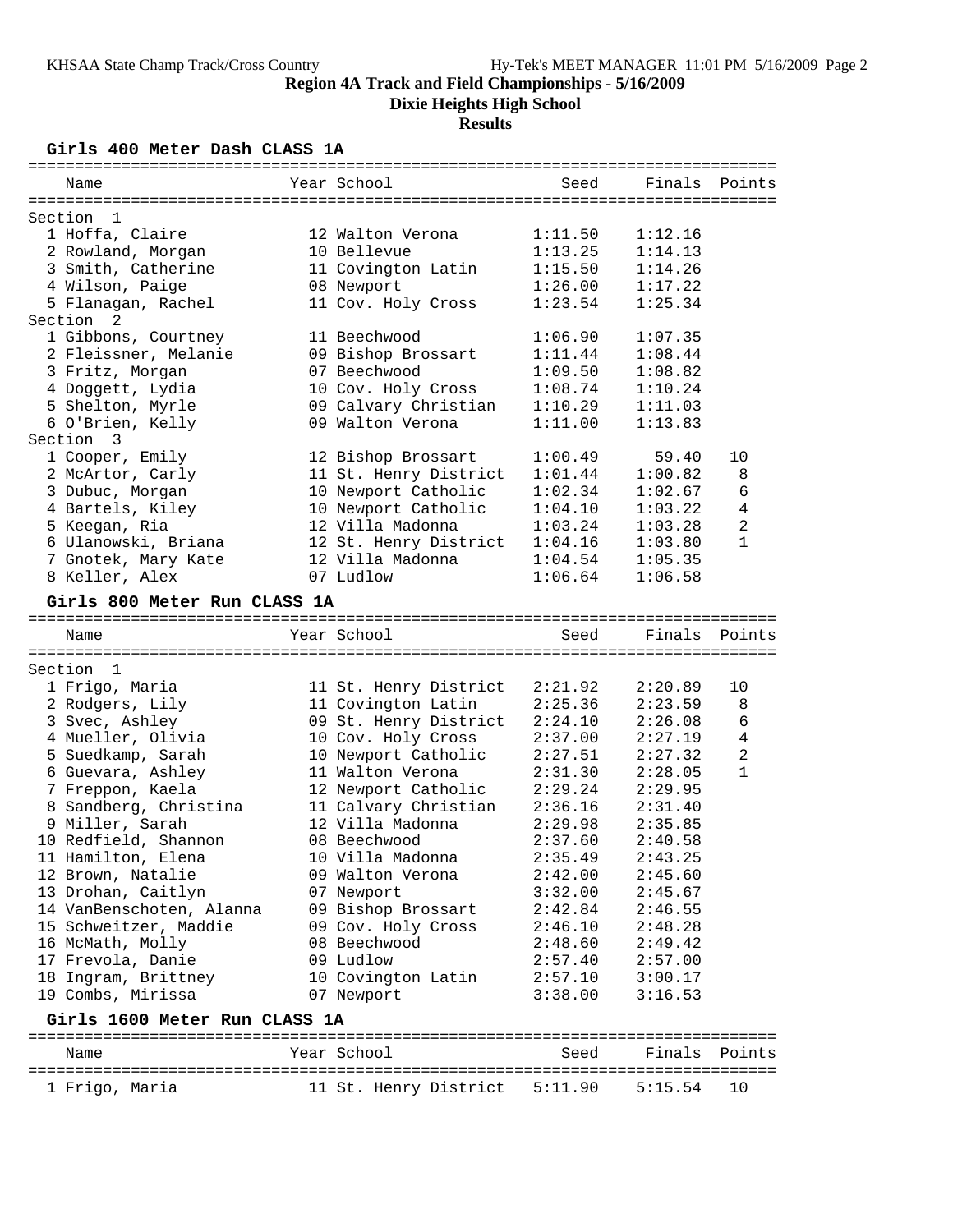**Dixie Heights High School**

#### **Results**

#### **....Girls 1600 Meter Run CLASS 1A**

| 2 Rodgers, Lily         | 11 Covington Latin    | 5:17.43 | 5:18.30 | 8              |
|-------------------------|-----------------------|---------|---------|----------------|
| 3 Schowalter, Nicole    | 07 Dayton             | 5:31.00 | 5:31.48 | 6              |
| 4 Svec, Ashley          | 09 St. Henry District | 5:25.66 | 5:32.78 | $\overline{4}$ |
| 5 Bergman, Gabriel      | 07 Cov. Holy Cross    | 5:35.00 | 5:34.55 | $\overline{2}$ |
| 6 Stoll, Kiley          | 10 Villa Madonna      | 5:37.24 | 5:35.01 | $\mathbf 1$    |
| 7 Sandberg, Christina   | 11 Calvary Christian  | 5:46.75 | 5:40.44 |                |
| 8 Redfield, Shannon     | 08 Beechwood          | 5:41.00 | 5:45.11 |                |
| 9 Schwarber, Amy        | 11 Newport Catholic   | 5:48.04 | 5:47.61 |                |
| 10 Brown, Natalie       | 09 Walton Verona      | 5:43.00 | 5:54.71 |                |
| 11 Stone, Courtney      | 10 Newport Catholic   | 6:06.78 | 6:02.54 |                |
| 12 Landwehr, Sarah      | 12 Bishop Brossart    | 6:22.54 | 6:20.61 |                |
| 13 Desmarais, Cassandra | 11 Villa Madonna      | 6:30.38 | 6:25.42 |                |
| 14 Zilliox, Alex        | 12 Bishop Brossart    | 6:29.84 | 6:27.60 |                |
| 15 Frevola, Danie       | 09 Ludlow             | 6:21.12 | 6:31.61 |                |
| 16 Lancaster, Ashley    | 10 Ludlow             | 6:11.60 | 6:39.31 |                |
| 17 Kroth, Debbie        | 08 Newport            | 7:00.00 | 6:50.32 |                |
| 18 Wilkerson, Megan     | 11 Cov. Holy Cross    | 7:09.00 | 7:15.46 |                |
| 19 Hess, Sarah          | 06 Newport            |         | 7:33.13 |                |

#### **Girls 3200 Meter Run CLASS 1A**

================================================================================

| Name<br>====================== | Year School           | Seed                  | Finals Points |                |
|--------------------------------|-----------------------|-----------------------|---------------|----------------|
| 1 Rodgers, Lily                | 11 Covington Latin    | $11:45.80$ $11:52.81$ |               | 10             |
| 2 Bergman, Gabriel             | 07 Cov. Holy Cross    | 12:06.00              | 12:00.66      | 8              |
| 3 Hinken, Lindsey              | 09 St. Henry District | 12:11.94              | 12:09.47      | 6              |
| 4 Hinken, Kelsey               | 11 St. Henry District | 12:09.30              | 12:17.83      | $\overline{4}$ |
| 5 Stoll, Kiley                 | 10 Villa Madonna      | 12:36.14              | 12:27.05      | $\mathfrak{D}$ |
| 6 Peace, Madison               | 08 Walton Verona      | 12:29.00              | 12:32.17      |                |
| 7 Schowalter, Nicole           | 07 Dayton             | 12:33.00              | 12:37.82      |                |
| 8 Abner, Alexa                 | 12 Newport Catholic   | 12:33.24              | 12:42.57      |                |
| 9 Miller, Katie                | 09 Villa Madonna      | 12:06.14              | 13:02.82      |                |
| 10 Murphy, Ellen               | 11 Beechwood          | 13:51.34              | 13:19.82      |                |
| 11 Sandberg, Christina         | 11 Calvary Christian  | 13:28.40              | 13:44.09      |                |
| 12 Arlinghaus, Celia           | 12 Cov. Holy Cross    | 13:47.00              | 13:53.08      |                |
| 13 Schalk, Alex                | 09 Newport Catholic   | 13:35.52              | 13:57.47      |                |
| 14 Landwehr, Sarah             | 12 Bishop Brossart    | 14:10.54              | 14:07.13      |                |
| 15 Brueggen, Alexis            | 12 Bishop Brossart    | 14:11.54              | 14:22.39      |                |
| 16 Laws, Jasmine               | 09 Ludlow             | 14:03.21              | 14:41.09      |                |
| 17 Lancaster, Ashley           | 10 Ludlow             | 13:47.10              | 15:02.72      |                |
|                                |                       |                       |               |                |

#### **Girls 100 Meter Hurdles CLASS 1A**

================================================================================ Name The Year School Seed Finals Points ================================================================================ 1 Treadway, Shelby 08 Walton Verona 18.44 18.16 2 Vittetoe, Ellie 11 Beechwood 18.30 18.17 3 Worden, Rachel 12 Villa Madonna 18.84 19.43 4 Helfrich, Alicia 09 Villa Madonna 20.69 19.55 5 Matthews, Rebecca 12 Beechwood 19.80 21.10 6 Wilson, Paige 08 Newport 21.61 7 Shelton, Myrle 09 Calvary Christian 22.54 22.46 Section 2 1 Guevara, Kristen 12 Walton Verona 17.04 16.58 10 2 Byrns, Paula 12 St. Henry District 16.59 16.82 8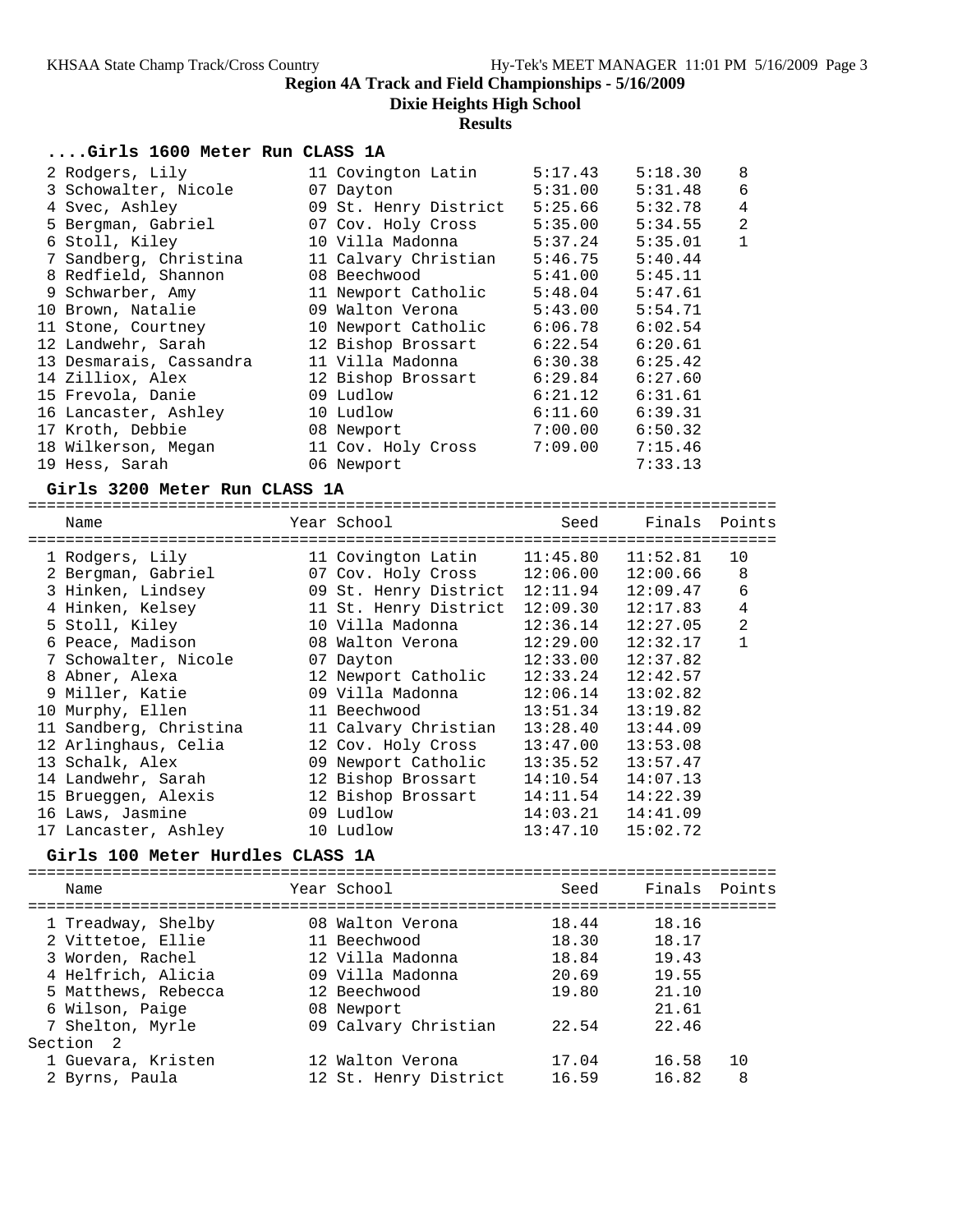**Dixie Heights High School**

# **Results**

| Girls 100 Meter Hurdles CLASS 1A           |              |                                                |         |               |              |
|--------------------------------------------|--------------|------------------------------------------------|---------|---------------|--------------|
| 3 Dooley, Paige                            |              | 11 St. Henry District                          | 17.54   | 17.24         | 6            |
| 4 Schultz, Kimber                          |              | 12 Newport Catholic                            | 16.99   | 17.54         | 4            |
| 5 Ridder, Nicole                           |              | 10 Bishop Brossart                             | 18.24   | 17.72         | 2            |
| 6 Bihl, Kim                                |              | 11 Newport Catholic                            | 17.44   | 17.76         | 1            |
| 7 Swope, Danielle                          | 10 Bellevue  |                                                | 18.27   | 18.30         |              |
| 8 Cook, Leah                               |              | 12 Bishop Brossart                             | 18.04   | 18.46         |              |
| Girls 300 Meter Hurdles CLASS 1A           |              |                                                |         |               |              |
|                                            |              |                                                |         |               |              |
| Name                                       | Year School  |                                                | Seed    | Finals        | Points       |
| Section 1                                  |              |                                                |         |               |              |
| 1 Treadway, Shelby                         |              | 08 Walton Verona                               | 56.34   | 53.72         |              |
| 2 Swope, Danielle                          | 10 Bellevue  |                                                | 57.30   | 54.07         |              |
| 3 Pickens, Kelsi                           |              | 09 Villa Madonna                               | 53.54   | 54.74         |              |
| 4 Chiu, Jennifer                           |              | 12 Villa Madonna                               | 55.54   | 55.80         |              |
| 5 Matthews, Rebecca                        | 12 Beechwood |                                                | 58.40   | 58.33         |              |
| Section<br>-2                              |              |                                                |         |               |              |
| 1 Lussi, Gretchen                          |              | 12 Walton Verona                               | 48.84   | 48.30         | 10           |
| 2 Muench, Aubrey                           |              | 09 Newport Catholic                            | 49.04   | 49.47         | 8            |
| 3 Dooley, Paige                            |              | 11 St. Henry District                          | 50.84   | 50.57         | 6            |
| 4 Kohls, Jamie                             |              | 09 Newport Catholic                            | 50.94   | 51.09         | 4            |
| 5 Bohn, Brittany                           | 10 Bellevue  |                                                | 52.44   | 51.15         | 2            |
| 6 Spare, Melissa                           |              | 09 St. Henry District                          | 52.34   | 51.71         | $\mathbf{1}$ |
| 7 O'Leary, Samantha                        |              | 12 Bishop Brossart                             | 51.24   | 51.89         |              |
| 8 Cook, Leah                               |              | 12 Bishop Brossart                             | 53.24   | 53.14         |              |
| Girls 4x100 Meter Relay CLASS 1A           |              |                                                |         |               |              |
|                                            |              |                                                |         |               |              |
|                                            |              |                                                |         |               |              |
| School                                     |              |                                                | Seed    | Finals Points |              |
|                                            |              |                                                |         |               |              |
| Section 1                                  |              |                                                |         |               |              |
| 1 Covington Latin                          |              |                                                | 1:01.10 | 58.31         |              |
| 1) Morrison, Elizabeth 11                  |              | 2) Bischoff, Katherine 8                       |         |               |              |
| 3) Smith, Catherine 11                     |              | 4) Whitacre, Mary 11                           |         |               |              |
| 5) Griese, Hannah 10                       |              | 6) Conti, Mary 8                               |         |               |              |
| Section 2                                  |              |                                                |         |               | 10           |
| 1 Newport Central Catholic                 |              |                                                | 52.54   | 51.99         |              |
| 1) Kelly, Hannah 09                        |              | 2) Macke, Andi 12                              |         |               |              |
| 3) Bartels, Kiley 10                       |              | 4) Muench, Aubrey 09                           |         |               |              |
| 5) Dubuc, Morgan 10                        |              | 6) Durso, Abbey 12<br>8) Suedkamp, Sarah 10    |         |               |              |
| 7) Fryer, Brittany 10<br>2 Bishop Brossart |              |                                                | 52.67   | 52.01         | 8            |
| 1) O'Leary, Shannon 12                     |              | 2) Stricklen, Mary 12                          |         |               |              |
| 3) O'Leary, Samantha 12                    |              | 4) Neiser, Katie 12                            |         |               |              |
| 5) Fleissner, Melanie 09                   |              | 6) Ridder, Nicole 10                           |         |               |              |
| 7) VanBenschoten, Alanna 09                |              | 8) Cook, Leah 12                               |         |               |              |
| 3 Beechwood                                |              |                                                | 53.20   | 53.17         | 6            |
| 1) Miniard, Hillary 11                     |              | 2) Culbreth, Caroline 10                       |         |               |              |
| 3) Frey, Francis 09                        |              | 4) Hood, Robin 11                              |         |               |              |
| 5) Hunter, Alexis 08                       |              | 6) Bayer, Kayla 11                             |         |               |              |
| 7) Miniard, Olivia 09                      |              | 8) Vittetoe, Ellie 11                          |         |               |              |
| 4 St. Henry District                       |              |                                                | 53.04   | 53.66         | 4            |
| 1) Byrns, Paula 12<br>3) Ryan, Kirsti 09   |              | 2) Mauntel, Katie 09<br>4) Wilhoit, Lindsey 12 |         |               |              |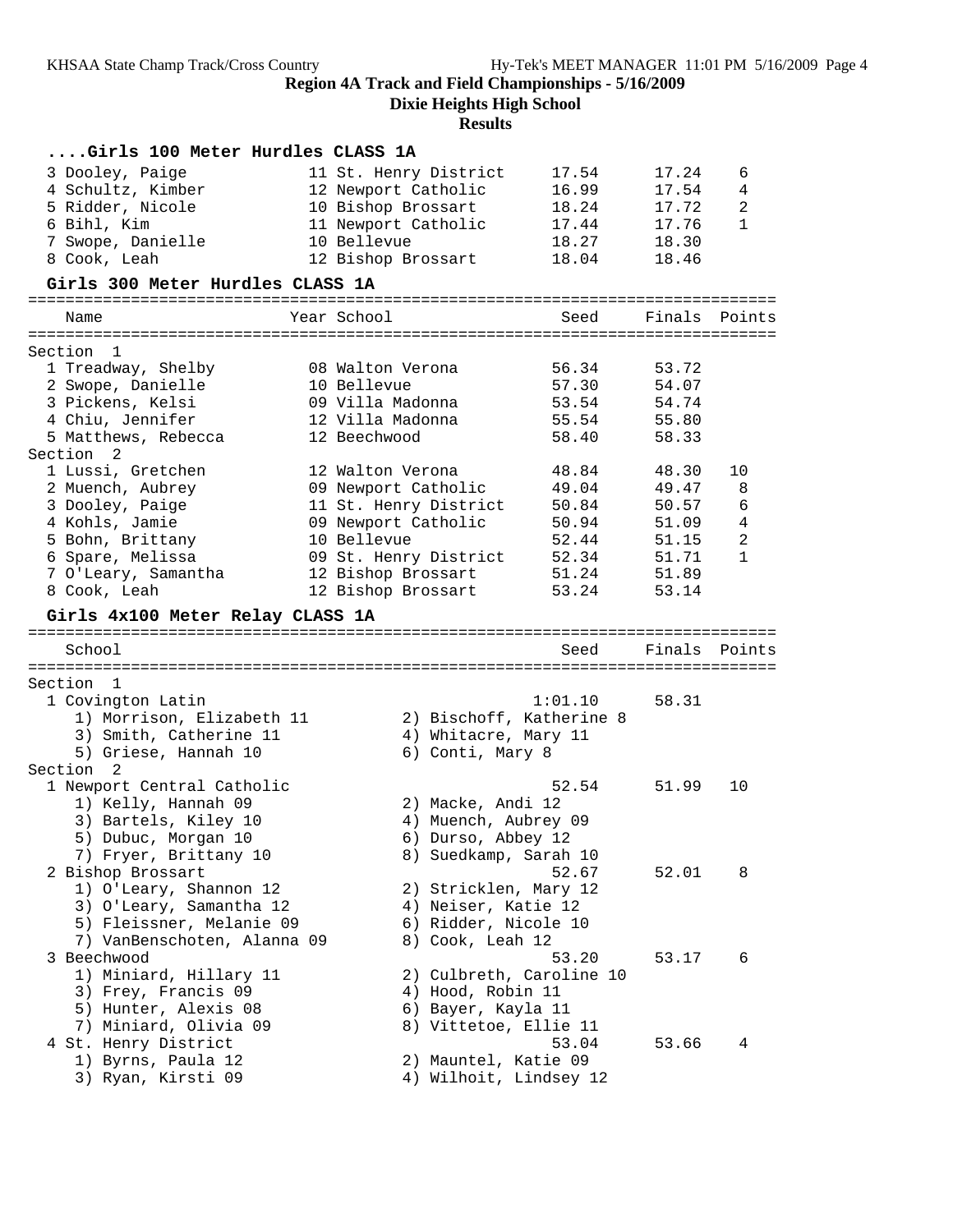#### **Dixie Heights High School**

#### **Results**

#### **....Girls 4x100 Meter Relay CLASS 1A**

| 5) Felthaus, Abby 11   |    | 6) Vujnovich, Marissa 11 |       |                            |
|------------------------|----|--------------------------|-------|----------------------------|
| 7) Spare, Melissa 09   |    | 8) Dooley, Paige 11      |       |                            |
| 5 Walton Verona        |    | 54.44                    | 54.13 | $\overline{\phantom{0}}^2$ |
| 1) Burton, Shelby 09   |    | 2) Cornelison, Taylor 09 |       |                            |
| 3) Guevara, Kristen 12 |    | 4) Welte, Demi 10        |       |                            |
| 5) O'Brien, Kelly 09   |    | 6) Mullikan, Shelby 07   |       |                            |
| 7) Treadway, Shelby 08 |    | 8) Lussi, Gretchen 12    |       |                            |
| 6 Newport              |    | 56.80                    | 54.33 | -1                         |
| 1) Feldhaus, Tierra 11 |    | 2) Feldhaus, Tjuana 12   |       |                            |
| 3) Whaley, Margo 12    |    | 4) Rice, Raven 07        |       |                            |
| 7 Villa Madonna        |    | 56.74                    | 55.26 |                            |
| 1) Desmarais, Katie 10 |    | 2) Cauhorn, Brooke 10    |       |                            |
| 3) Pickens, Kelsi 09   |    | 4) Gnotek, Mary Kate 12  |       |                            |
| 5) Samotis, Lindsey 12 |    | 6) Chiu, Jennifer 12     |       |                            |
| 7) Helfrich, Alicia 09 |    | 8) Kloentrup, Kelsey 12  |       |                            |
| 8 Bellevue             |    | 56.85                    | 56.59 |                            |
| 1) Bohn, Brittany 10   |    | 2) Swope, Danielle 10    |       |                            |
| 3) Reynolds, Mindi 10  |    | 4) Rowland, Morgan 10    |       |                            |
| 5) Bryan, Lhea 12      | 6) |                          |       |                            |
|                        |    |                          |       |                            |

#### **Girls 4x200 Meter Relay CLASS 1A**

================================================================================ School Seed Finals Points ================================================================================ Section 1 1 Dayton 2:05.00 2:03.63 1) Miller, Chelsea 09 2) Lukens, Abbie 07 3) Painter, Harlee 09  $\hskip1cm 4)$  Schoultheis, Sarah 10 5) Northcutt, Jaclyn 09 6) Section 2<br>1 Bishop Brossart 1 Bishop Brossart 1:49.04 1:47.88 10 1) O'Leary, Shannon 12 2) Cooper, Emily 12 3) O'Leary, Samantha 12 4) Neiser, Katie 12 5) Fleissner, Melanie 09 6) VanBenschoten, Alanna 09 7) Ridder, Nicole 10 8) Stricklen, Mary 12 2 Newport Central Catholic 1:50.24 1:49.03 8 1) Dubuc, Morgan 10 2) Macke, Andi 12 3) Bartels, Kiley 10 4) Muench, Aubrey 09 5) Durso, Abbey 12 6) Suedkamp, Sarah 10 7) Kelly, Hannah 09 8) Fryer, Brittany 10 3 St. Henry District 1:50.60 1:49.99 6 1) Mauntel, Katie 09 2) Felthaus, Abby 11 3) Vujnovich, Marissa 11  $\hskip10mm$  4) McArtor, Carly 11 5) Ryan, Kirsti 09 6) Wilhoit, Lindsey 12 7) Spare, Melissa 09 8) Dooley, Paige 11 4 Walton Verona 1:53.83 1:53.75 4 1) Mullikan, Shelby 07 2) Cornelison, Taylor 09 3) Guevara, Kristen 12 (4) Welte, Demi 10 5) O'Brien, Kelly 09 6) Lussi, Gretchen 12 7) Burton, Shelby 09 8) Treadway, Shelby 08 5 Beechwood 1:53.88 1:54.71 2 1) Miniard, Hillary 11 2) Culbreth, Caroline 10 3) Frey, Francis 09 (4) Hood, Robin 11 5) Hunter, Alexis 08 6) Bayer, Kayla 11 7) Miniard, Olivia 09 8) Vittetoe, Ellie 11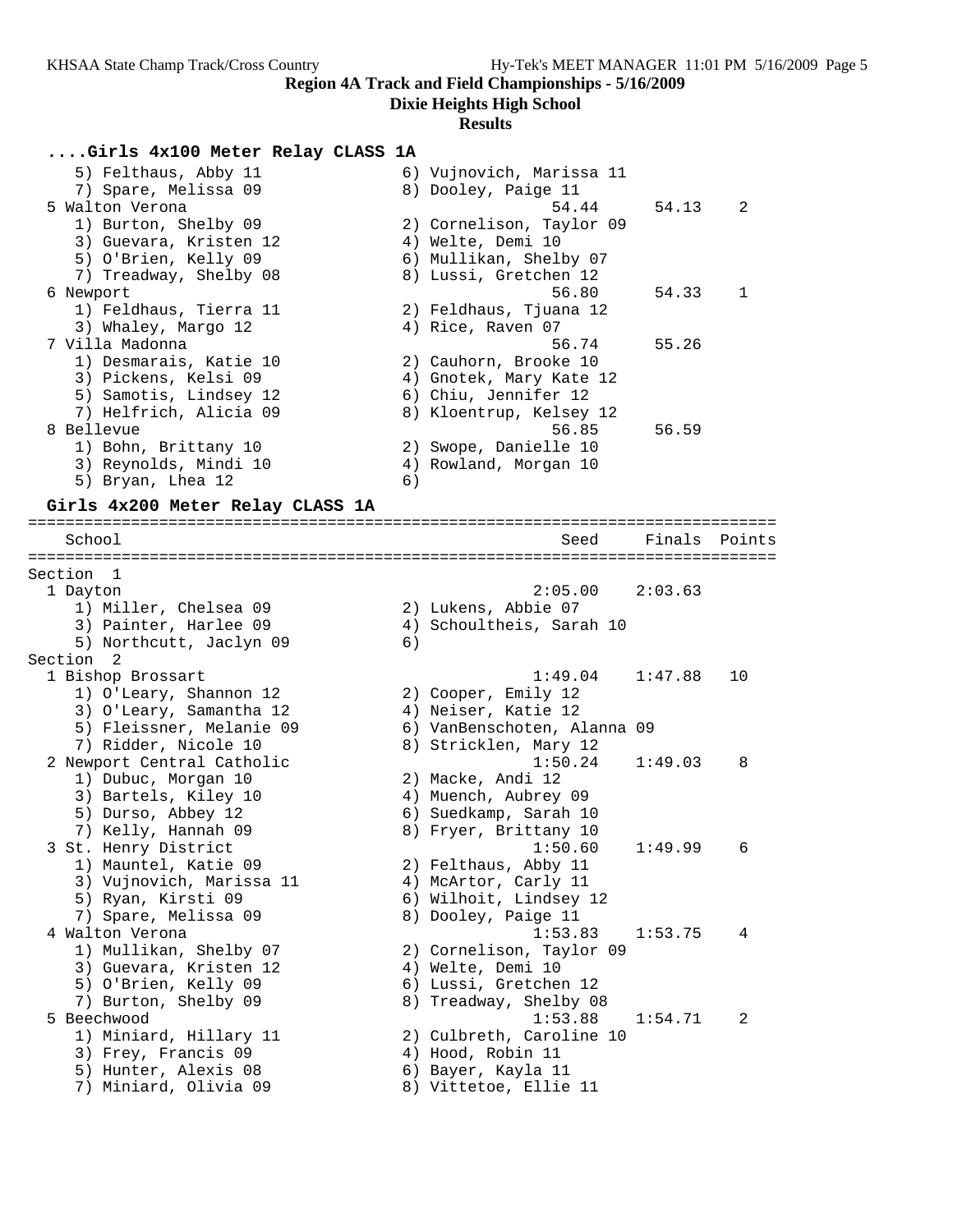**Dixie Heights High School**

# **Results**

| Girls 4x200 Meter Relay CLASS 1A                                                                                        |    |                                                                                                               |         |        |
|-------------------------------------------------------------------------------------------------------------------------|----|---------------------------------------------------------------------------------------------------------------|---------|--------|
| 6 Villa Madonna<br>1) Hurtt, Emily 11<br>3) Cauhorn, Brooke 10<br>5) Desmarais, Katie 10<br>7) Samotis, Lindsey 12      |    | 1:57.93<br>2) Pickens, Kelsi 09<br>4) Gnotek, Mary Kate 12<br>6) Kloentrup, Kelsey 12<br>8) Chiu, Jennifer 12 | 1:55.96 | 1      |
| 7 Newport<br>1) Feldhaus, Tierra 11<br>3) Borgemenke, Alectra 08                                                        |    | 1:56.00<br>2) Feldhaus, Tjuana 12<br>4) Whaley, Margo 12                                                      | 1:56.64 |        |
| 8 Bellevue<br>1) Bryan, Lhea 12<br>3) Rowland, Morgan 10<br>5) Kuetemeyer, Brook 07                                     | 6) | 2:01.43<br>2) Reynolds, Mindi 10<br>4) Swope, Danielle 10                                                     | 2:03.52 |        |
| Girls 4x400 Meter Relay CLASS 1A                                                                                        |    |                                                                                                               |         |        |
| School                                                                                                                  |    | Seed                                                                                                          | Finals  | Points |
| Section 1                                                                                                               |    |                                                                                                               |         |        |
| 1 St. Henry District<br>1) Wilhoit, Lindsey 12<br>3) Ulanowski, Briana 12<br>5) Ryan, Kirsti 09<br>7) Frigo, Maria 11   |    | 4:11.10<br>2) Vujnovich, Marissa 11<br>4) McArtor, Carly 11<br>6) Svec, Ashley 09<br>8) Spare, Melissa 09     | 4:11.41 | 10     |
| 2 Newport Central Catholic<br>1) Bartels, Kiley 10<br>3) Dubuc, Morgan 10<br>5) Muench, Aubrey 09<br>7) Durso, Abbey 12 |    | 4:11.24<br>2) Suedkamp, Sarah 10<br>4) Freppon, Kaela 12<br>6) Kelly, Hannah 09<br>8) Kohls, Jamie 09         | 4:13.68 | 8      |
| 3 Bishop Brossart<br>1) O'Leary, Shannon 12<br>3) Ridder, Nicole 10<br>5) Cook, Leah 12<br>7) VanBenschoten, Alanna 09  |    | 4:20.54<br>2) O'Leary, Samantha 12<br>4) Cooper, Emily 12<br>6) Neiser, Katie 12<br>8) Fielders, Natalie 09   | 4:13.78 | 6      |
| 4 Walton Verona<br>1) Guevara, Ashley 11<br>3) Lussi, Olivia 12<br>5) Brown, Natalie 09<br>7) Peace, Madison 08         |    | 4:23.00<br>2) Welte, Demi 10<br>4) Lussi, Gretchen 12<br>6) O'Brien, Kelly 09<br>8) Guevara, Kristen 12       | 4:14.37 | 4      |
| 5 Villa Madonna<br>1) Gnotek, Mary Kate 12<br>3) Hamilton, Elena 10<br>5) Hurtt, Emily 11<br>7) Edmonson, Sara 09       |    | 4:21.08<br>2) Miller, Sarah 12<br>4) Keegan, Ria 12<br>6) Stoll, Kiley 10<br>8) Miller, Katie 09              | 4:30.08 | 2      |
| 6 Covington Latin<br>1) Morrison, Elizabeth 11<br>3) Smith, Catherine 11<br>5) Conti, Mary 8                            |    | 4:41.90<br>2) Whitacre, Mary 11<br>4) Rodgers, Lily 11<br>6) Bischoff, Katherine 8                            | 4:50.70 | 1      |
| Girls 4x800 Meter Relay CLASS 1A                                                                                        |    |                                                                                                               |         |        |
| School                                                                                                                  |    | Seed                                                                                                          | Finals  | Points |
| 1 St. Henry District<br>1) Hinken, Lindsey 09<br>3) Vujnovich, Marissa 11                                               |    | 9:58.80<br>2) Frigo, Maria 11<br>4) Svec, Ashley 09                                                           | 9:57.05 | 10     |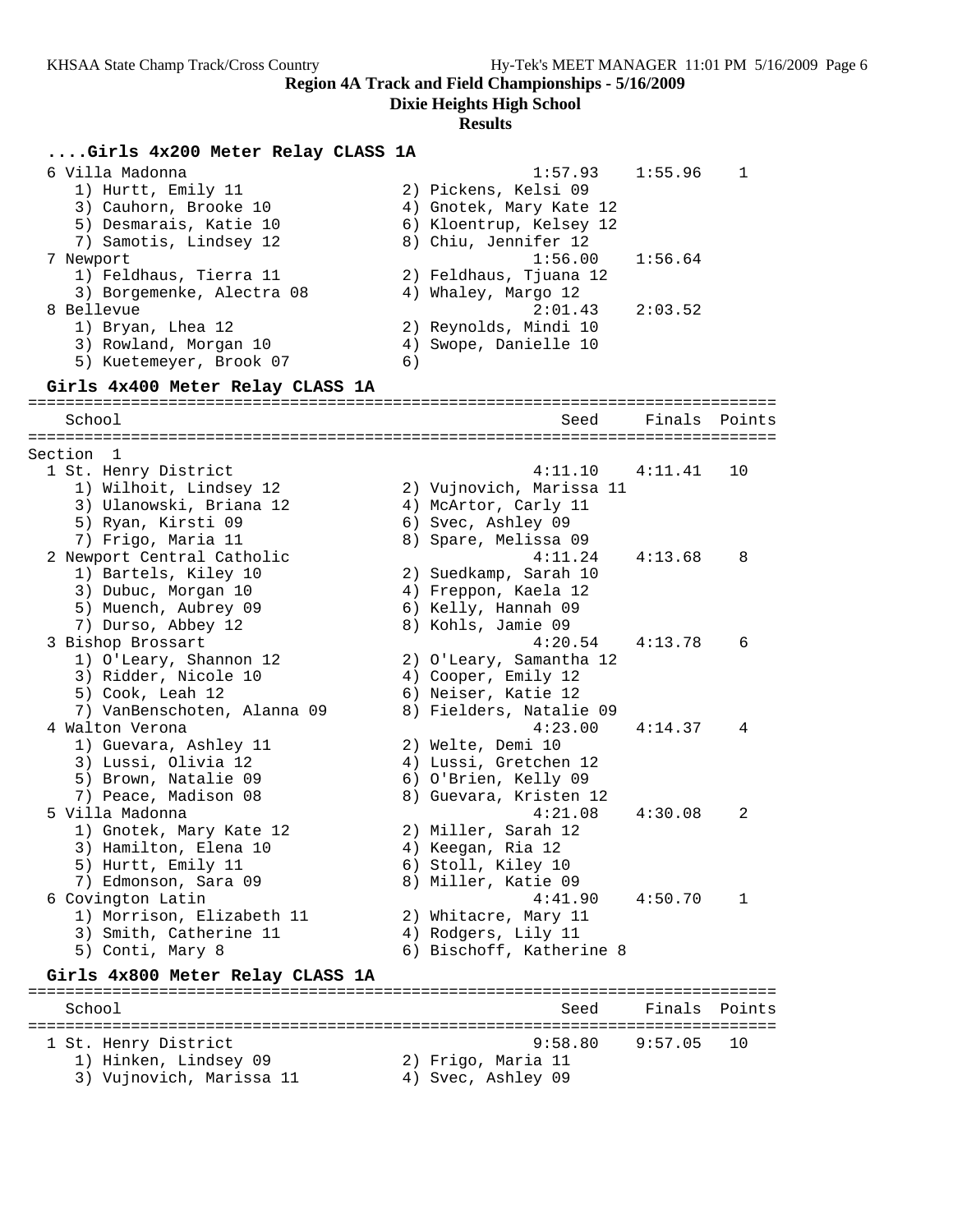# **Dixie Heights High School**

### **Results**

# **....Girls 4x800 Meter Relay CLASS 1A**

| 5) Ulanowski, Briana 12     |    | 6) Wilhoit, Lindsey 12     |          |              |
|-----------------------------|----|----------------------------|----------|--------------|
| 7) Hinken, Kelsey 11        |    | 8) Ryan, Kirsti 09         |          |              |
| 2 Newport Central Catholic  |    | 9:56.34                    | 10:03.00 | 8            |
| 1) Niemer, Mallory 10       |    | 2) Schwarber, Amy 11       |          |              |
| 3) Suedkamp, Sarah 10       |    | 4) Freppon, Kaela 12       |          |              |
| 5) Durso, Abbey 12          |    | 6) Abner, Alexa 12         |          |              |
| 7) Stone, Courtney 10       |    | 8) Hlebiczki, Katrina 09   |          |              |
| 3 Walton Verona             |    | 10:05.00                   | 10:15.49 | 6            |
| 1) Peace, Madison 08        |    | 2) Guevara, Ashley 11      |          |              |
| 3) Brown, Natalie 09        |    | 4) Lussi, Olivia 12        |          |              |
| 5) Lussi, Gretchen 12       |    | 6) Welte, Demi 10          |          |              |
| 7) Treadway, Shelby 08      |    | 8) O'Brien, Kelly 09       |          |              |
| 4 Villa Madonna             |    | 9:59.50                    | 10:19.75 | 4            |
| 1) Miller, Sarah 12         |    | 2) Miller, Katie 09        |          |              |
| 3) Hamilton, Elena 10       |    | 4) Keegan, Ria 12          |          |              |
| 5) Stoll, Kiley 10          |    | 6) Desmarais, Cassandra 11 |          |              |
| 5 Holy Cross (Covington)    |    | 10:40.00                   | 10:41.80 | 2            |
| 1) Mueller, Olivia 10       |    | 2) Doggett, Lydia 10       |          |              |
| 3) Bergman, Gabriel 07      |    | 4) Schweitzer, Maddie 09   |          |              |
| 5) Barth, Lily 10           |    | 6) Arlinghaus, Celia 12    |          |              |
| 7) Spenlau, Jenna 08        | 8) |                            |          |              |
| 6 Bishop Brossart           |    | 11:03.58                   | 11:01.76 | $\mathbf{1}$ |
| 1) Cook, Leah 12            |    | 2) Brueggen, Alexis 12     |          |              |
| 3) VanBenschoten, Alanna 09 |    | 4) Landwehr, Sarah 12      |          |              |
| 5) Schultz, McKenzie 12     |    | 6) Zilliox, Alex 12        |          |              |
| 7) Ridder, Nicole 10        |    | 8) Cooper, Emily 12        |          |              |
| 7 Ludlow                    |    | 11:20.93                   | 11:41.15 |              |
| 1) Keller, Alex 07          |    | 2) Lancaster, Ashley 10    |          |              |
| 3) Laws, Jasmine 09         |    | 4) Frevola, Danie 09       |          |              |
| 8 Newport                   |    | 12:03.00                   | 13:06.86 |              |
| 1) Hess, Sarah 06           |    | 2) Drohan, Caitlyn 07      |          |              |
| 3) Combs, Mirissa 07        |    | 4) Bowman, Gabby 06        |          |              |
|                             |    |                            |          |              |

### **Boys 100 Meter Dash CLASS 1A**

| Name<br>---------------------------                                         | Year School in the School and the School and the School and the School and the School and the School | Seed                 | Finals Points |    |
|-----------------------------------------------------------------------------|------------------------------------------------------------------------------------------------------|----------------------|---------------|----|
| 1 Hafer, Jesse 10 Walton Verona                                             |                                                                                                      | ==================== | 12.46         |    |
| 2 Kallmeyer, Chris           12 Villa Madonna             13.19       13.16 |                                                                                                      |                      |               |    |
| 3 Villareal, Matthew 9 Covington Latin 13.31 14.17                          |                                                                                                      |                      |               |    |
| 4 King, Zachary                                                             | 9 Covington Latin 14.80 15.46                                                                        |                      |               |    |
| Section 2                                                                   |                                                                                                      |                      |               |    |
| 1 Gross, Jordon                                                             | 11 Dayton                                                                                            | 12.34                | 12.17         |    |
|                                                                             |                                                                                                      |                      | 12.34         |    |
|                                                                             |                                                                                                      |                      | 12.68         |    |
|                                                                             |                                                                                                      |                      | 12.69         |    |
| 5 Lewallen, Christian 11 Dayton                                             |                                                                                                      | 12.50                | 12.86         |    |
| 6 Ashcraft, Jacob 11 Ludlow                                                 |                                                                                                      | 12.54                | 12.91         |    |
| 7 Roberts, Jordan 18 Bellevue                                               |                                                                                                      | 12.84 12.99          |               |    |
| 8 Hurst, Chris                                                              | 09 Walton Verona                                                                                     | 12.74                | 13.46         |    |
| Section 3                                                                   |                                                                                                      |                      |               |    |
| 1 Ferrara, Logan                                                            | 12 Newport Catholic                                                                                  | 11.24                | 11.51         | 10 |
| 2 Carter, Branden 10 Newport                                                |                                                                                                      | 11.64                | 11.70         | 8  |
| 3 Smith, Brayson 11 Cov. Holy Cross 11.84 11.77                             |                                                                                                      |                      |               | 6  |
| 4 Kim, Daniel                                                               | 12 Newport                                                                                           | 11.64                | 11.91         | 4  |
|                                                                             |                                                                                                      |                      |               |    |

11egal underg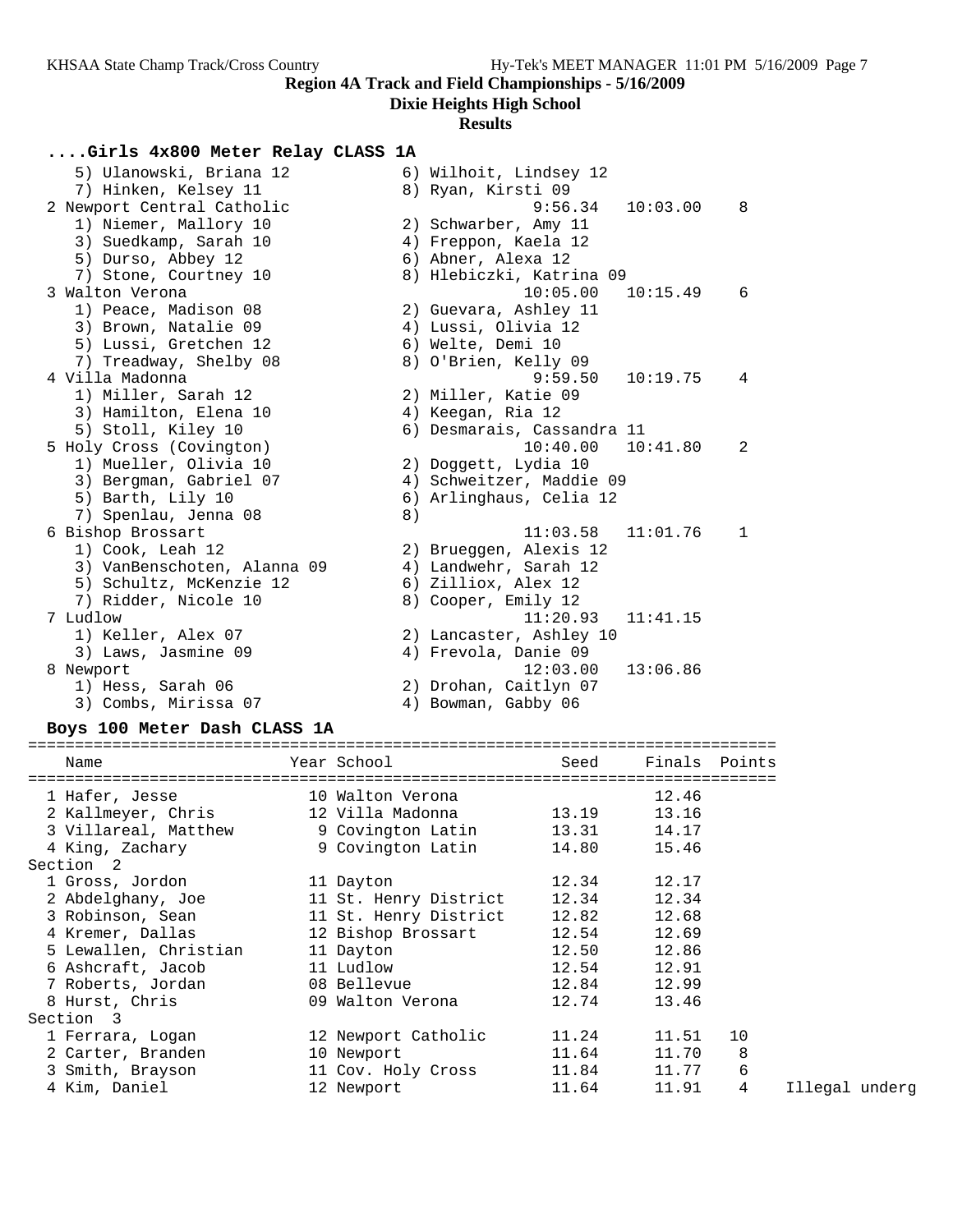**Dixie Heights High School**

# **Results**

| Boys 100 Meter Dash CLASS 1A      |                                           |                |                      |                         |
|-----------------------------------|-------------------------------------------|----------------|----------------------|-------------------------|
| 5 Walker, Markel                  | 12 Cov. Holy Cross                        | 11.84          | 11.93                | 2                       |
| 6 Evans, Nick                     | 11 Bellevue                               | 12.24          | 12.14                | $\mathbf{1}$            |
| 7 Eviston, Matt                   | 12 Newport Catholic                       | 12.11          | 12.18                |                         |
| 8 Stover, Matt                    | 10 Bishop Brossart                        | 12.04          | 12.47                |                         |
| Boys 200 Meter Dash CLASS 1A      |                                           |                |                      |                         |
| Name                              | Year School                               | Seed           | Finals Points        |                         |
|                                   |                                           |                |                      |                         |
| Section 1                         |                                           |                |                      |                         |
| 1 Manning, Adam                   | 12 Bishop Brossart                        | 26.64          | 25.80                |                         |
| 2 Gross, Jordon                   | 11 Dayton                                 |                | 25.94                |                         |
| 3 Duell, Zach                     | 12 Bellevue                               | 26.64          | 27.47                |                         |
| 4 Stalnaker, Bryan                | 12 Walton Verona                          |                | 29.45                |                         |
| Section 2                         |                                           |                |                      |                         |
| 1 Waymeyer, Jordan                | 12 St. Henry District                     | 25.31          | 25.15                |                         |
| 3 Lentz, Max                      | 11 St. Henry District                     | 25.43          | 25.21                |                         |
| -- Brock, Evan                    | 10 Walton Verona                          | 24.84          | 24.77                |                         |
| -- Case, Cameron                  | 12 Ludlow                                 | 25.00          | 25.32                |                         |
| -- Ashcraft, Jacob                | 11 Ludlow                                 | 26.14          | 27.15                |                         |
| Section 3                         |                                           |                |                      |                         |
| 1 Carter, Branden                 | 10 Newport                                | 23.64          | 23.75                | 10                      |
| 2 Smith, Brayson                  | 11 Cov. Holy Cross                        | 23.94<br>24.44 | 23.78                | 8                       |
| 3 Kim, Daniel                     | 12 Newport                                |                | 23.94                | 6                       |
| 4 Block, Daniel                   | 11 Villa Madonna                          | 24.24          | 24.17                | $\overline{4}$          |
| 5 Brock, Rodney                   | 11 Bellevue                               | 24.44          | 24.54                | $\overline{2}$          |
| 6 Walker, Markel                  | 12 Cov. Holy Cross                        | 24.44          | 24.72                | 1                       |
| 7 Eviston, Matt<br>8 Stover, Matt | 12 Newport Catholic<br>10 Bishop Brossart | 24.74          | 24.99<br>24.64 25.74 |                         |
| Boys 400 Meter Dash CLASS 1A      |                                           |                |                      |                         |
|                                   |                                           |                |                      |                         |
| Name                              | Year School                               | Seed           | Finals Points        |                         |
|                                   |                                           |                |                      |                         |
| Section 1                         |                                           |                |                      |                         |
| 1 Shulte, Nick                    | 09 Cov. Holy Cross 1:03.14                |                | 1:07.31              |                         |
| 2 Conti, James                    | 8 Covington Latin                         |                | $1:11.67$ $1:10.63$  |                         |
| Section 2                         |                                           |                |                      |                         |
| 1 Lindley, Matthew                | 11 Covington Latin                        |                | 57.81 56.59          |                         |
| 2 Rechtin, Nolan                  | 08 Bellevue                               | 59.19          | 57.53                |                         |
| 3 Schmitt, Sam                    | 10 Walton Verona                          | 1:00.00        | 59.03                |                         |
| 4 Herald, Michael                 | 09 Cov. Holy Cross                        | 1:00.54        | 59.23                |                         |
| 5 Wright, Scott                   | 11 Villa Madonna                          | 59.78          | 59.54                |                         |
| 6 Kues, Barrett                   | 10 Bishop Brossart                        | 58.24          | 1:00.16              |                         |
| 7 Kremer, Austin                  | 09 Bishop Brossart                        | 58.84          | 1:00.28              |                         |
| 8 Garbig, Nathan                  | 09 Calvary Christian                      | 1:00.89        | 1:00.55              |                         |
| Section 3                         |                                           |                |                      |                         |
| 1 Carter, Branden                 | 10 Newport                                | 53.24          | 52.61                | 10                      |
| 2 Schaefer, Corey                 | 12 Newport Catholic                       | 53.14          | 53.28                | 8                       |
| 3 Schubert, Jake                  | 10 Villa Madonna                          | 53.84          | 53.74                | 6                       |
| 4 Case, Cameron                   | 12 Ludlow                                 | 54.94          | 54.32                | $\overline{\mathbf{4}}$ |
| 5 Little, Cole                    | 11 Newport Catholic                       | 54.74          | 54.72                | 2                       |
| 6 Lentz, Nathan                   | 10 St. Henry District                     | 55.34          | 54.98                | 1                       |
| 7 Kahmann, Phil                   | 11 St. Henry District                     | 55.24          | 55.76                |                         |
| 8 Luther, Anthony                 | 11 Newport                                | 54.94          | 56.71                |                         |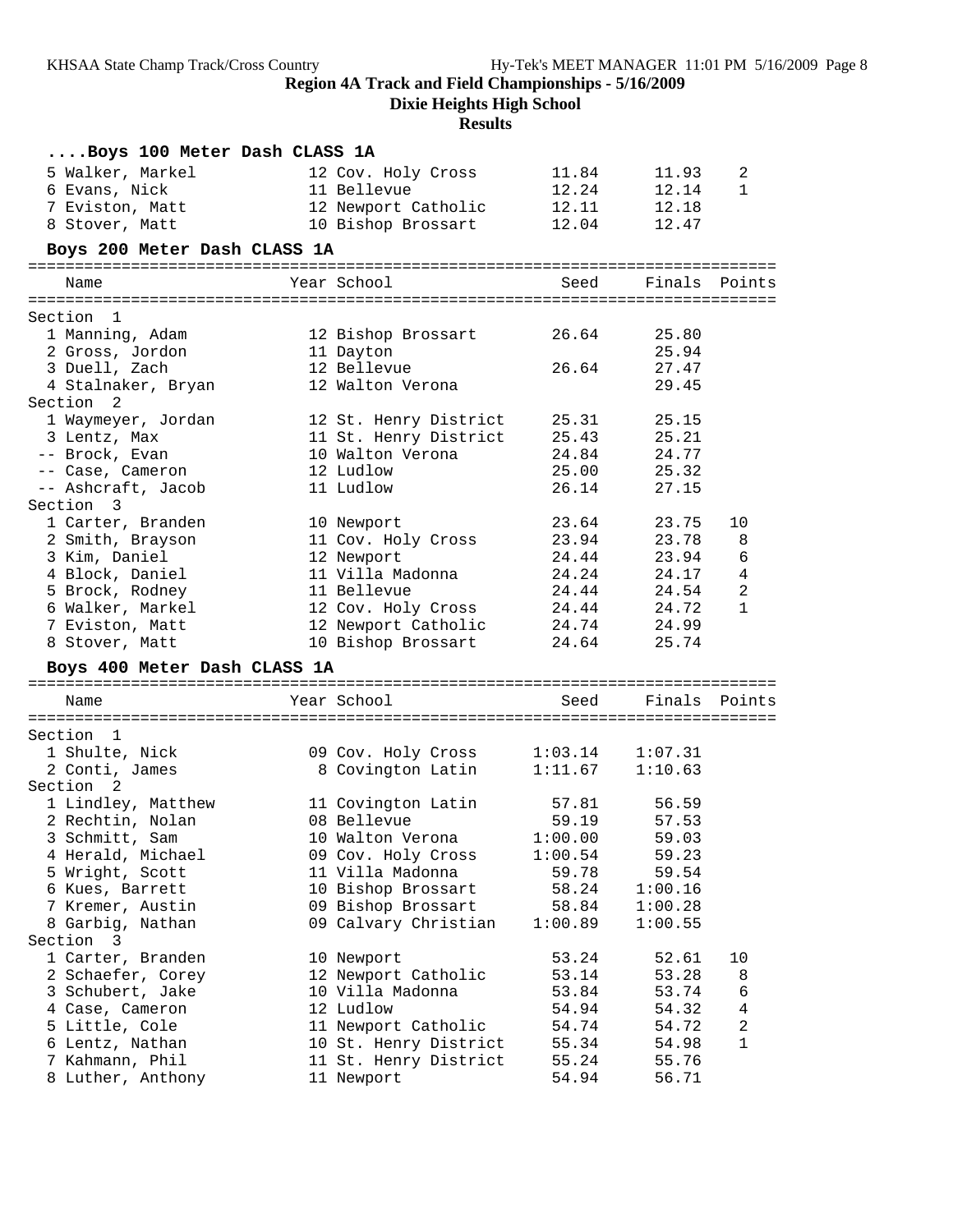**Dixie Heights High School**

### **Results**

### **Boys 800 Meter Run CLASS 1A**

| Name                         | Year School                   | Seed     | Finals Points |                |
|------------------------------|-------------------------------|----------|---------------|----------------|
| Section<br>-1                |                               |          |               |                |
| 1 Stoll, Corey               | 12 Villa Madonna              | 1:58.14  | 1:58.24       | 10             |
| 2 Haire, Justin              | 12 Bishop Brossart            | 2:02.94  | 2:00.21       | 8              |
| 3 Peterson, Trevin           | 10 Walton Verona              | 2:02.40  | 2:02.11       | 6              |
| 4 Rohmann, Cameron           | 09 St. Henry District         | 2:02.14  | 2:05.70       | $\overline{4}$ |
| 5 Linkugel, Andrew           | 12 St. Henry District         | 2:10.04  | 2:07.11       | $\overline{2}$ |
| 6 Laws, Jordan               | 11 Ludlow                     | 2:07.09  | 2:08.85       | $\mathbf{1}$   |
| 7 Evans, Brett               | 09 Bishop Brossart            | 2:09.54  | 2:10.66       |                |
| 8 Walker, Eric               | 09 Cov. Holy Cross            | 2:06.40  | 2:11.29       |                |
| 9 Palmer, Evan               | 12 Walton Verona              | 2:16.20  | 2:12.89       |                |
| 10 Robinson, Josh            | 11 Cov. Holy Cross            | 2:14.00  | 2:12.91       |                |
| 11 Laber, Ryan               | 10 Villa Madonna              | 2:14.60  | 2:17.35       |                |
|                              | 09 Ludlow                     |          |               |                |
| 12 Wright, Doug              |                               | 2:18.60  | 2:21.65       |                |
| 13 Niemer, Alex              | 12 Newport Catholic           | 2:17.54  | 2:22.23       |                |
| 14 Guthier, Eddie            | 12 Newport Catholic           | 2:18.94  | 2:26.93       |                |
| 15 Anderson, Jesse           | 11 Covington Latin            | 2:18.20  | 2:27.88       |                |
| 16 Hauger, Jacob             | 09 Dayton                     | 2:30.00  | 2:29.36       |                |
| 17 Walton, Brad              | 09 Calvary Christian          | 2:33.50  | 2:33.12       |                |
| 18 Loftus, Michael           | 8 Covington Latin             | 2:48.01  | 2:52.25       |                |
| Boys 1600 Meter Run CLASS 1A |                               |          |               |                |
| Name                         | Year School                   | Seed     | Finals        | Points         |
|                              |                               |          |               |                |
| 1 Stoll, Corey               | 12 Villa Madonna              | 4:24.09  | 4:25.92       | 10             |
| 2 Whitehead, Michael         | 12 St. Henry District 4:34.94 |          | 4:32.53       | 8              |
| 3 Peterson, Trevin           | 10 Walton Verona              | 4:35.50  | 4:34.34       | $\epsilon$     |
| 4 McIntyre, Jacob            | 11 Walton Verona              | 4:35.00  | 4:36.67       | $\overline{4}$ |
| 5 Laws, Jordan               | 11 Ludlow                     | 4:44.98  | 4:41.12       | $\overline{2}$ |
| 6 Frigo, Armand              | 11 St. Henry District 4:49.44 |          | 4:52.07       | $\mathbf{1}$   |
| 7 Hemmer, Trey               | 10 Cov. Holy Cross            | 4:54.00  | 4:57.30       |                |
| 8 Birkenhauer, Adam          | 11 Bishop Brossart            | 4:57.44  | 5:01.63       |                |
| 9 Foster, Jack               | 10 Bishop Brossart            | 4:57.74  | 5:01.87       |                |
| 10 Laber, Ryan               | 10 Villa Madonna              | 4:53.75  | 5:07.45       |                |
| 11 Fuller, Aaron             | 09 Cov. Holy Cross            | 5:15.00  | 5:12.24       |                |
| 12 Hauger, Jacob             | 09 Dayton                     | 5:29.00  | 5:19.13       |                |
| 13 Bowden, Shonn             | 11 Dayton                     | 5:19.00  | 5:29.23       |                |
| 14 Anderson, Jesse           | 11 Covington Latin            | 5:27.60  | 5:35.61       |                |
| 15 Whaley, Mason             | 07 Newport                    | 5:58.50  | 5:45.11       |                |
| 16 Wright, Jacob             | 11 Ludlow                     | 6:04.64  | 5:57.52       |                |
| 17 Loftus, Michael           | 8 Covington Latin             | 6:07.00  | 6:01.16       |                |
| 18 Kroth, Mike               | 11 Newport                    | 6:01.90  | 6:19.54       |                |
| Boys 3200 Meter Run CLASS 1A |                               |          |               |                |
|                              | Year School                   | Seed     | Finals        |                |
| Name                         |                               |          |               | Points         |
| 1 Stoll, Corey               | 12 Villa Madonna              | 9:43.44  | 9:49.58       | 10             |
| 2 McIntyre, Jacob            | 11 Walton Verona              | 10:04.00 | 9:57.43       | 8              |
| 3 Whitehead, Michael         | 12 St. Henry District         | 10:11.04 | 10:11.25      | 6              |
| 4 Miller, Pete               | 11 Villa Madonna              | 10:23.14 | 10:24.10      | 4              |

 5 Couch, Justin 12 Ludlow 10:19.50 10:26.11 2 6 Dooley, Brendan 09 St. Henry District 10:18.04 10:27.35 1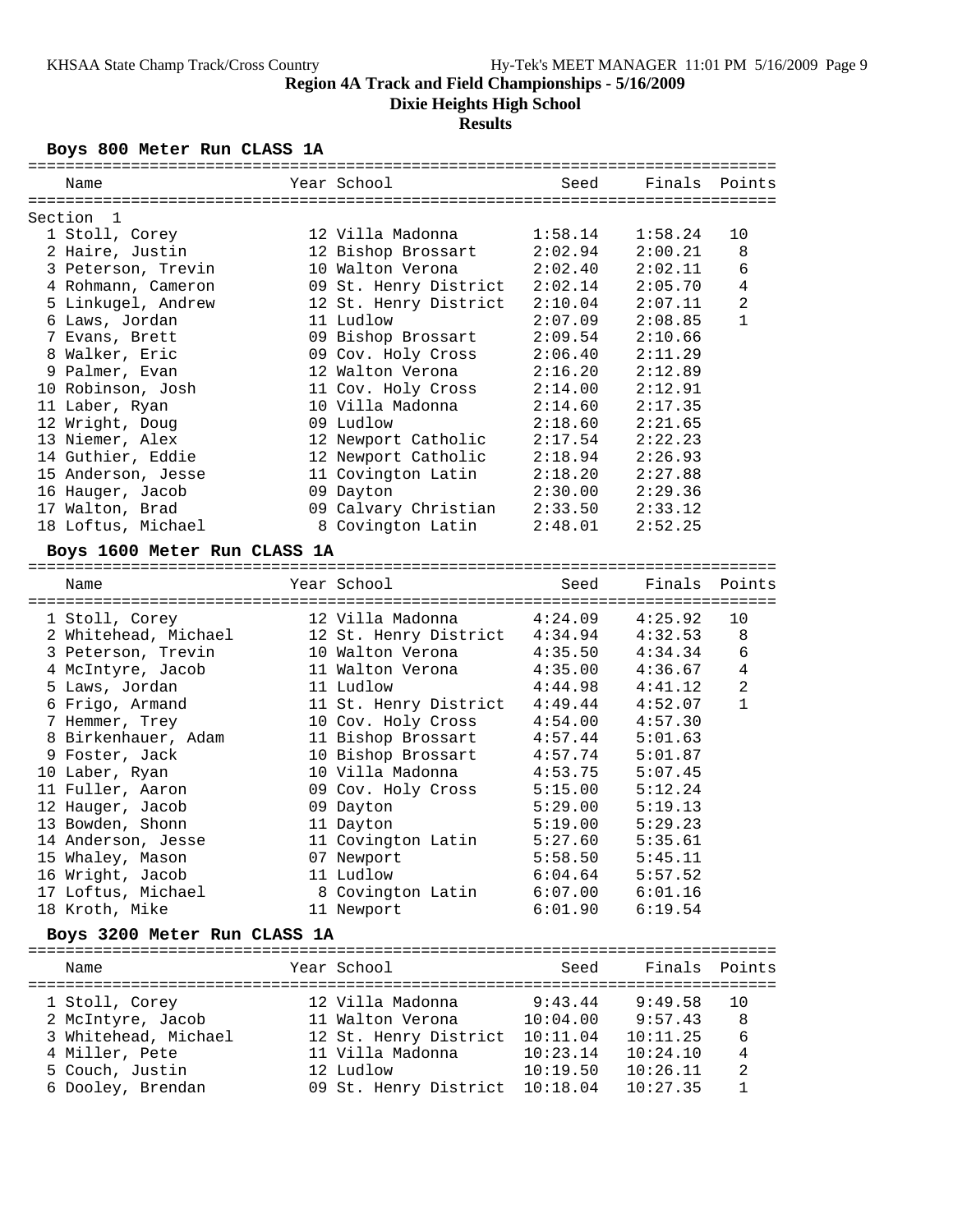**Dixie Heights High School**

**Results**

### **....Boys 3200 Meter Run CLASS 1A**

| 7 Wolfer, Andy     | 10 Bishop Brossart  | 10:24.84 | 10:28.19 |
|--------------------|---------------------|----------|----------|
| 8 Holtkamp, Zach   | 10 Bishop Brossart  | 10:23.94 | 10:33.09 |
| 9 Hemmer, Trey     | 10 Cov. Holy Cross  | 10:46.00 | 10:49.33 |
| 10 Shea, Kyle      | 11 Ludlow           | 10:56.50 | 10:55.43 |
| 11 Campbell, Shane | 12 Walton Verona    | 10:56.00 | 10:57.49 |
| 12 Allen, Patrick  | 08 Newport Catholic | 11:05.44 | 11:22.97 |
| 13 Grothaus, Myles | 09 Newport Catholic | 12:10.08 | 11:47.24 |
| 14 Meyer, Donald   | 11 Covington Latin  | 12:19.00 | 11:55.38 |
| 15 Tumler, Mark    | 09 Dayton           | 13:03.00 | 12:24.88 |

#### **Boys 110 Meter Hurdles CLASS 1A**

| Points<br>----------<br>10 |
|----------------------------|
|                            |
|                            |
|                            |
|                            |
|                            |
|                            |
|                            |
|                            |
|                            |
|                            |
|                            |
| 8                          |
| $\overline{4}$             |
| 6                          |
| $\overline{2}$             |
| $\mathbf{1}$               |
|                            |
|                            |
|                            |
| Points                     |
|                            |
|                            |
|                            |
|                            |
|                            |
|                            |
|                            |
|                            |
|                            |
|                            |
| 10                         |
| 8                          |
| 6                          |
| $\overline{4}$             |
| $\overline{a}$             |
| $\mathbf{1}$               |
|                            |
|                            |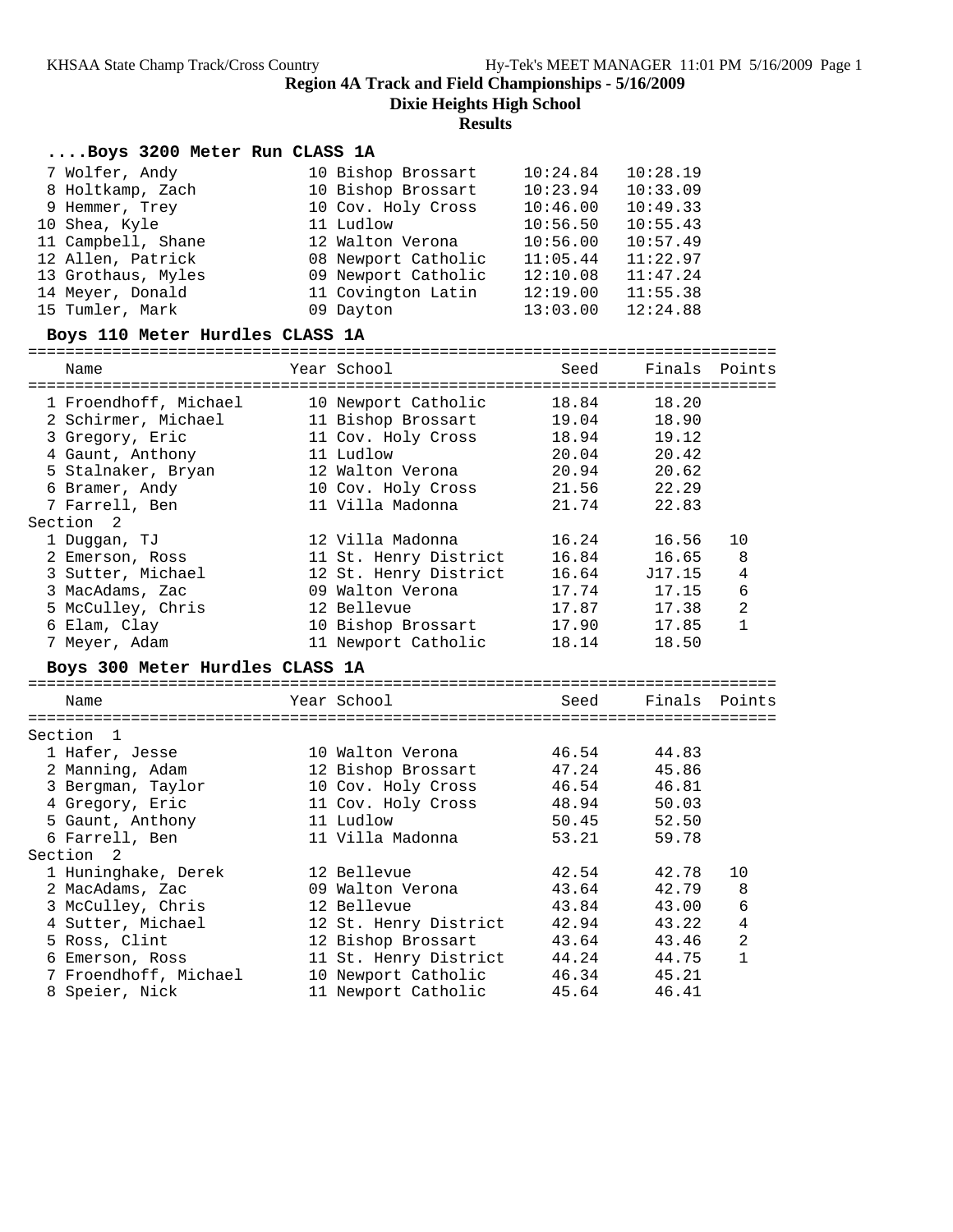**Dixie Heights High School**

## **Results**

### **Boys 4x100 Meter Relay CLASS 1A**

| =======================                    |    |                              |         |        |
|--------------------------------------------|----|------------------------------|---------|--------|
| School                                     |    | Seed                         | Finals  | Points |
| Section<br>-1                              |    |                              |         |        |
| 1 Covington Latin                          |    | 52.47                        | 54.97   |        |
| 1) Bischoff, Henry 10                      |    | 2) Villareal, Matthew 9      |         |        |
| 3) King, Zachary 9                         |    | 4) Lindley, Matthew 11       |         |        |
| 5) Conti, James 8                          |    | 6) Cady, Benjamin 11         |         |        |
| Section<br>- 2                             |    |                              |         |        |
| 1 Bellevue                                 |    | 46.44                        | 46.17   | 10     |
| 1) Lay, Austin 11                          |    | 2) Brock, Rodney 11          |         |        |
| 3) Evans, Nick 11                          |    | 4) Huninghake, Derek 12      |         |        |
| 5) Berkmeier, Tim 12                       |    | 6) McCulley, Chris 12        |         |        |
| 2 St. Henry District                       |    | 46.47                        | 46.19   | 8      |
| 1) Abdelghany, Joe 11                      |    | 2) Brockman, Kevin 12        |         |        |
| 3) Haacke, Alexander 11                    |    | 4) Reiger, Chris 11          |         |        |
| 5) Bessler, Ben 11                         |    | 6) Pritchett, Will 11        |         |        |
| 7) Waymeyer, Jordan 12                     |    | 8) Robinson, Sean 11         |         |        |
| 3 Walton Verona                            |    | 46.52                        | 46.63   | 6      |
| 1) Brockman, Brandon 10                    |    | 2) Dixon, Koby 10            |         |        |
| 3) Harper, Mitch 12                        |    | 4) Brock, Evan 10            |         |        |
| 5) Hafer, Jesse 10                         |    | 6) Hurst, Chris 09           |         |        |
| 7) MacAdams, Zac 09                        |    | 8) Schmitt, Sam 10           |         |        |
| 4 Newport                                  |    | 47.11                        | 46.93   | 4      |
| 1) McDay, Quin 10                          |    | 2) Kim, Daniel 12            |         |        |
| 3) Glenn, Dionte 10                        |    | 4) Luther, Anthony 11        |         |        |
| 5) Carter, Branden 10                      |    | 6) Washington, Rob 09        |         |        |
| 5 Newport Central Catholic                 |    | 47.68                        | 47.06   | 2      |
| 1) Froendhoff, Michael 10                  |    | 2) Eviston, Matt 12          |         |        |
| 3) Speier, Nick 11                         |    | 4) Bertsch, Donovan 09       |         |        |
| 5) Ferrara, Logan 12                       |    | 6) Little, Cole 11           |         |        |
| 7) Schaefer, Corey 12                      |    | 8) Gish, Michael 12<br>47.44 |         | 1      |
| 6 Bishop Brossart<br>1) Beckerich, Josh 10 |    | 2) Mueller, Zak 12           | 47.12   |        |
| 3) Whitford, Michael 11                    |    | 4) Stover, Matt 10           |         |        |
| 5) Kremer, Dallas 12                       |    | 6) Kues, Barrett 10          |         |        |
| 7) Ross, Clint 12                          |    | 8) Manning, Adam 12          |         |        |
| 7 Holy Cross (Covington)                   |    | 47.54                        | 47.23   |        |
| 1) Walker, Markel 12                       |    | 2) Walker, Eric 09           |         |        |
| 3) Curcio, Joe 12                          |    | 4) Smith, Brayson 11         |         |        |
| 5) Brinkman, Eric 11                       |    | 6) knaup, Kyle 10            |         |        |
| 7) Herald, Michael 09                      |    | 8) Shulte, Nick 09           |         |        |
| 8 Villa Madonna                            |    | 48.14                        | 47.39   |        |
| 1) Block, Daniel 11                        |    | 2) Kallmeyer, Chris 12       |         |        |
| 3) Schubert, Jake 10                       |    | 4) Schroth, Ryan 11          |         |        |
| 5) Luensman, Alec 10                       |    | 6) Rightmire, Zack 09        |         |        |
| 7) Wright, Scott 11                        | 8) |                              |         |        |
| Boys 4x200 Meter Relay CLASS 1A            |    |                              |         |        |
|                                            |    |                              |         |        |
| School                                     |    | Seed                         | Finals  | Points |
| l Newport                                  |    | 1:35.90                      | 1:35.07 | 10     |
| 1) McDay, Quin 10                          |    | 2) Kim, Daniel 12            |         |        |
| 3) Luther, Anthony 11                      |    | 4) Carter, Branden 10        |         |        |
| 5) Glenn, Dionte 10                        |    | 6) Washington, Rob 09        |         |        |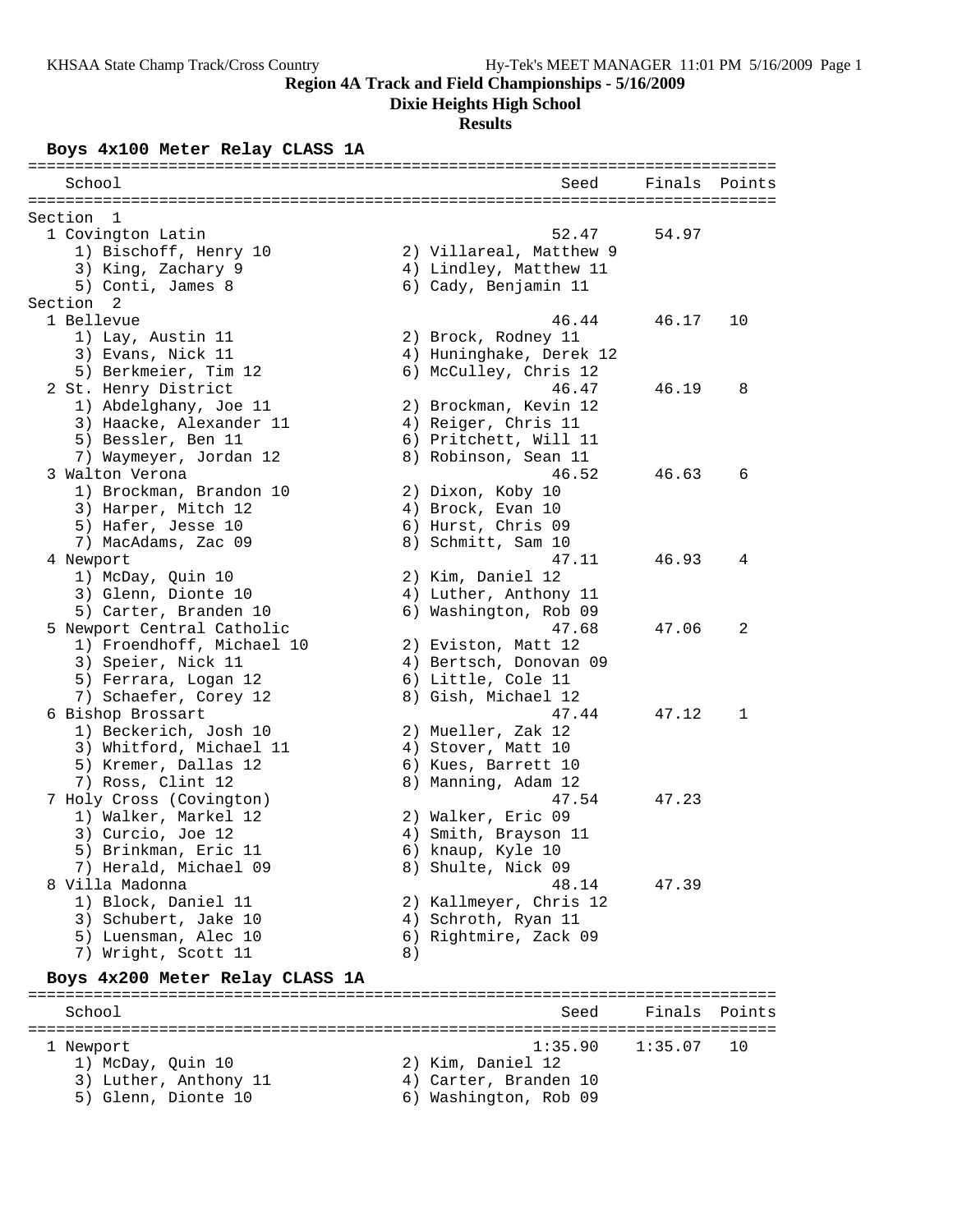**Dixie Heights High School**

# **Results**

## **....Boys 4x200 Meter Relay CLASS 1A**

| 2 St. Henry District<br>1) Brockman, Kevin 12<br>3) Pritchett, Will 11<br>5) Waymeyer, Jordan 12                |    | 1:35.74<br>2) Bessler, Ben 11<br>4) Reiger, Chris 11<br>6) Kahmann, Phil 11           | 1:35.50 | 8           |  |
|-----------------------------------------------------------------------------------------------------------------|----|---------------------------------------------------------------------------------------|---------|-------------|--|
| 7) Lentz, Max 11<br>3 Bishop Brossart<br>1) Whitford, Michael 11                                                |    | 8) Lentz, Nathan 10<br>1:38.14<br>2) Mueller, Zak 12                                  | 1:36.81 | 6           |  |
| 3) Beckerich, Josh 10<br>5) Kues, Barrett 10<br>7) Kremer, Dallas 12                                            |    | 4) Stover, Matt 10<br>6) Ross, Clint 12<br>8) Kremer, Austin 09                       |         |             |  |
| 4 Newport Central Catholic<br>1) Little, Cole 11<br>3) Speier, Nick 11<br>5) Ferrara, Logan 12                  |    | 1:37.74<br>2) Eviston, Matt 12<br>4) Schaefer, Corey 12<br>6) Bertsch, Donovan 09     | 1:37.09 | 4           |  |
| 7) Calhoun, Evan 12<br>5 Walton Verona                                                                          |    | 8) Froendhoff, Michael 10<br>1:36.84                                                  | 1:37.30 | 2           |  |
| 1) Brockman, Brandon 10<br>3) Harper, Mitch 12<br>5) MacAdams, Zac 09<br>7) Schmitt, Sam 10                     |    | 2) Dixon, Koby 10<br>4) Brock, Evan 10<br>6) Palmer, Evan 12<br>8) Hafer, Jesse 10    |         |             |  |
| 6 Villa Madonna<br>1) Block, Daniel 11<br>3) Schubert, Jake 10<br>5) Luensman, Alec 10<br>7) Rightmire, Zack 09 | 8) | 1:38.62<br>2) Kallmeyer, Chris 12<br>4) Schroth, Ryan 11<br>6) Wright, Scott 11       | 1:38.80 | 1           |  |
| 7 Covington Latin<br>1) Cady, Benjamin 11<br>3) King, Zachary 9<br>5) Conti, James 8                            |    | 1:54.00<br>2) Villareal, Matthew 9<br>4) Lindley, Matthew 11<br>6) Bischoff, Henry 10 | 1:56.38 |             |  |
| -- Bellevue<br>1) Berkmeier, Tim 12<br>3) Lay, Austin 11<br>5) Evans, Nick 11                                   |    | 1:37.24<br>2) Brock, Rodney 11<br>4) Huninghake, Derek 12<br>6) McCulley, Chris 12    | DO      | out of zone |  |
| Boys 4x400 Meter Relay CLASS 1A                                                                                 |    |                                                                                       |         |             |  |
| School                                                                                                          |    | Seed                                                                                  | Finals  | Points      |  |
| 1 Bishop Brossart<br>1) Ross, Clint 12<br>3) Whitford, Michael 11<br>5) Evans, Brett 09                         |    | 3:37.64<br>2) Beckerich, Josh 10<br>4) Haire, Justin 12<br>6) Kremer, Austin 09       | 3:35.55 | 10          |  |
| 7) Kues, Barrett 10<br>2 Newport Central Catholic<br>1) Little, Cole 11<br>3) Ferrara, Logan 12                 |    | 8) Foster, Jack 10<br>3:41.94<br>2) Calhoun, Evan 12<br>4) Schaefer, Corey 12         | 3:37.08 | 8           |  |
| 5) Bertsch, Donovan 09<br>7) Niemer, Alex 12<br>3 St. Henry District<br>1) Whitehead, Michael 12                |    | 6) Speier, Nick 11<br>8) Eviston, Matt 12<br>3:37.75<br>2) Sutter, Michael 12         | 3:37.51 | 6           |  |
| 3) Brockman, Kevin 12<br>5) Kahmann, Phil 11<br>7) Lentz, Nathan 10                                             |    | 4) Reiger, Chris 11<br>6) Lentz, Max 11<br>8) Rohmann, Cameron 09                     |         |             |  |
| 4 Villa Madonna<br>1) Schubert, Jake 10                                                                         |    | 3:38.84<br>2) Block, Daniel 11                                                        | 3:39.35 | 4           |  |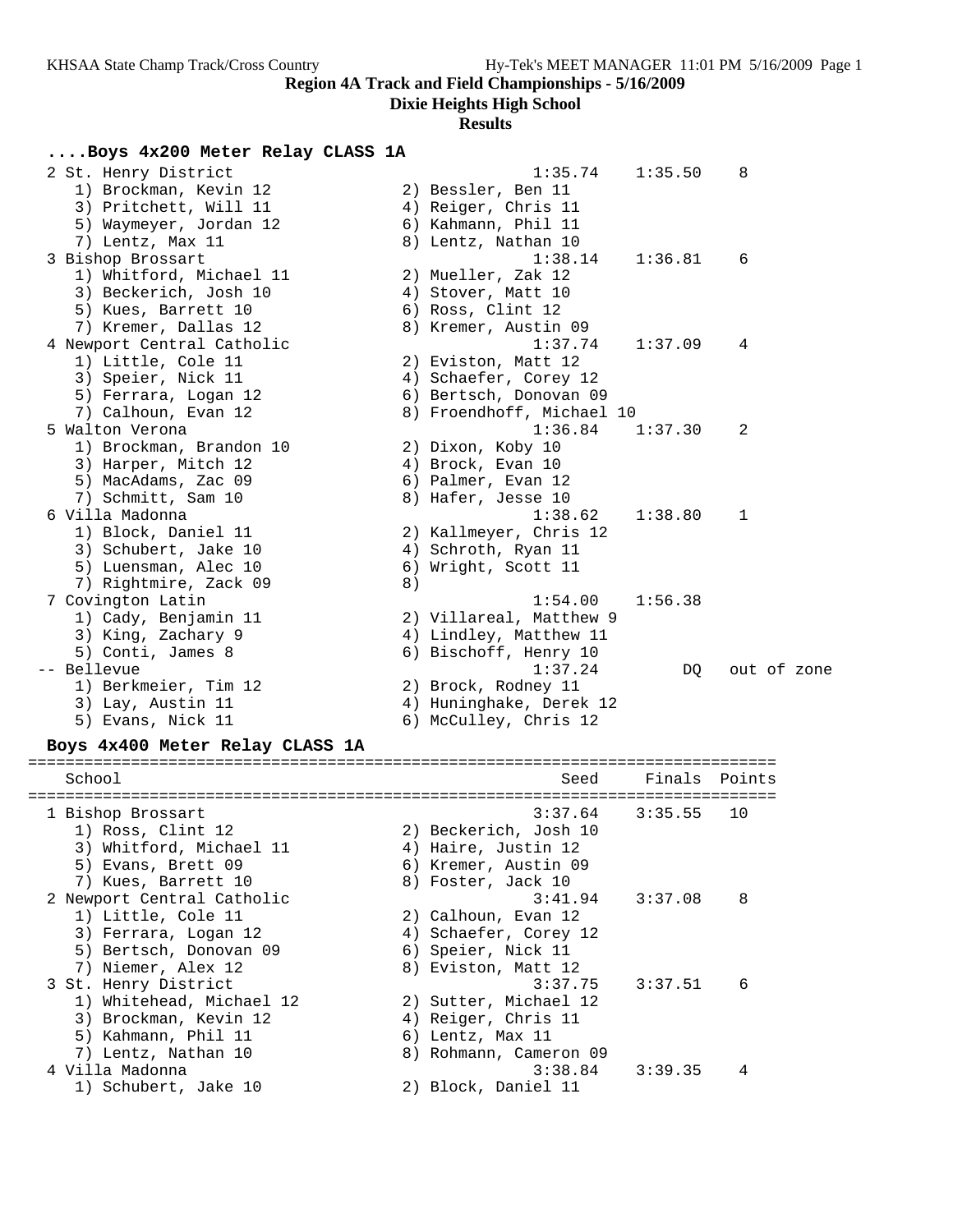**Dixie Heights High School**

# **Results**

## **....Boys 4x400 Meter Relay CLASS 1A**

|           | 3) Schroth, Ryan 11<br>5) Laber, Ryan 10<br>7) Luensman, Alec 10 |    | 4) Stoll, Corey 12<br>6) Kallmeyer, Chris 12<br>8) Wright, Scott 11 |         |        |
|-----------|------------------------------------------------------------------|----|---------------------------------------------------------------------|---------|--------|
|           | 5 Bellevue                                                       |    | 3:40.74                                                             | 3:39.66 | 2      |
|           | 1) Berkmeier, Tim 12                                             |    | 2) Brock, Rodney 11                                                 |         |        |
|           | 3) Evans, Nick 11                                                |    | 4) Huninghake, Derek 12                                             |         |        |
|           | 5) Lay, Austin 11                                                |    | 6) McCulley, Chris 12                                               |         |        |
|           | 6 Walton Verona                                                  |    | 3:43.00                                                             | 3:42.95 | 1      |
|           | 1) MacAdams, Zac 09                                              |    | 2) Dixon, Koby 10                                                   |         |        |
|           | 3) Harper, Mitch 12                                              |    | 4) Peterson, Trevin 10                                              |         |        |
|           | 5) Palmer, Evan 12                                               |    | 6) Hafer, Jesse 10                                                  |         |        |
|           | 7) Brockman, Brandon 10                                          |    |                                                                     |         |        |
|           |                                                                  |    | 8) McIntyre, Jacob 11<br>3:46.30                                    | 3:50.84 |        |
|           | 7 Holy Cross (Covington)                                         |    |                                                                     |         |        |
|           | 1) Bergman, Taylor 10                                            |    | 2) Walker, Markel 12                                                |         |        |
|           | 3) Walker, Eric 09                                               |    | 4) Smith, Brayson 11                                                |         |        |
|           | 5) Marsh, Jamie 11                                               |    | 6) Robinson, Josh 11                                                |         |        |
|           | 7) Brinkman, Eric 11                                             |    | 8) Gregory, Eric 11                                                 |         |        |
|           | 8 Ludlow                                                         |    | 3:55.20                                                             | 3:58.52 |        |
|           | 1) Case, Cameron 12                                              |    | 2) Holloway, Michael 12                                             |         |        |
|           | 3) Hall, Alex 11                                                 |    | 4) Yates, Chris 09                                                  |         |        |
|           | 5) Brown, Robbie 11                                              |    | 6) Laws, Jordan 11                                                  |         |        |
|           | 7) Rice, Drew 11                                                 |    | 8) Wright, Doug 09                                                  |         |        |
|           | Boys 4x800 Meter Relay CLASS 1A                                  |    |                                                                     |         |        |
|           | School                                                           |    | Seed                                                                | Finals  |        |
|           |                                                                  |    |                                                                     |         | Points |
| Section 1 |                                                                  |    |                                                                     |         |        |
|           |                                                                  |    | 8:34.84                                                             | 8:28.86 | 10     |
|           | 1 St. Henry District                                             |    |                                                                     |         |        |
|           | 1) Whitehead, Michael 12                                         |    | 2) Sutter, Michael 12                                               |         |        |
|           | 3) Rohmann, Cameron 09                                           |    | 4) Linkugel, Andrew 12                                              |         |        |
|           | 5) Mark, Nathan 09                                               |    | 6) Frigo, Armand 11                                                 |         |        |
|           | 7) Dooley, Brendan 09                                            |    | 8) Haacke, Zach 09                                                  |         |        |
|           | 2 Walton Verona                                                  |    | 8:40.00                                                             | 8:32.44 | 8      |
|           | 1) Palmer, Evan 12                                               |    | 2) McIntyre, Jacob 11                                               |         |        |
|           | 3) Campbell, Shane 12                                            |    | 4) Peterson, Trevin 10                                              |         |        |
|           | 5) Schmitt, Sam 10                                               |    | 6) MacAdams, Zac 09                                                 |         |        |
|           | 7) Harper, Mitch 12                                              |    | 8) Hafer, Jesse 10                                                  |         |        |
|           | 3 Bishop Brossart                                                |    | 8:51.34                                                             | 8:36.13 | 6      |
|           | 1) Evans, Brett 09                                               |    | 2) Holtkamp, Zach 10                                                |         |        |
|           | 3) Foster, Jack 10                                               |    | 4) Haire, Justin 12                                                 |         |        |
|           | 5) Martin, Robby 09                                              |    | 6) Birkenhauer, Adam 11                                             |         |        |
|           | 7) Wolfer, Andy 10                                               |    | 8) Butts, Timmy 11                                                  |         |        |
|           | 4 Holy Cross (Covington)                                         |    | 8:41.00                                                             | 8:47.42 | 4      |
|           | 1) Bergman, Taylor 10                                            |    | 2) Hemmer, Trey 10                                                  |         |        |
|           | 3) Marsh, Jamie 11                                               |    | 4) Robinson, Josh 11                                                |         |        |
|           | 5) Walker, Eric 09                                               |    | 6) Herald, Michael 09                                               |         |        |
|           | 7) Wilkerson, Ian 09                                             |    | 8) Brinkman, Eric 11                                                |         |        |
|           | 5 Ludlow                                                         |    | 8:52.70                                                             | 8:50.25 | 2      |
|           | 1) Couch, Justin 12                                              |    | 2) Shea, Kyle 11                                                    |         |        |
|           | 3) Case, Cameron 12                                              |    | 4) Laws, Jordan 11                                                  |         |        |
|           |                                                                  |    |                                                                     |         |        |
|           | 5) Wright, Doug 09                                               |    | 6) Wright, Jacob 11                                                 |         |        |
|           | 7) Brown, Robbie 11                                              | 8) |                                                                     |         |        |
|           | 6 Villa Madonna                                                  |    | 9:24.60                                                             | 9:06.42 | 1      |
|           | 1) Kresge, Michael 10                                            |    | 2) Chauvin, Dylan 09                                                |         |        |